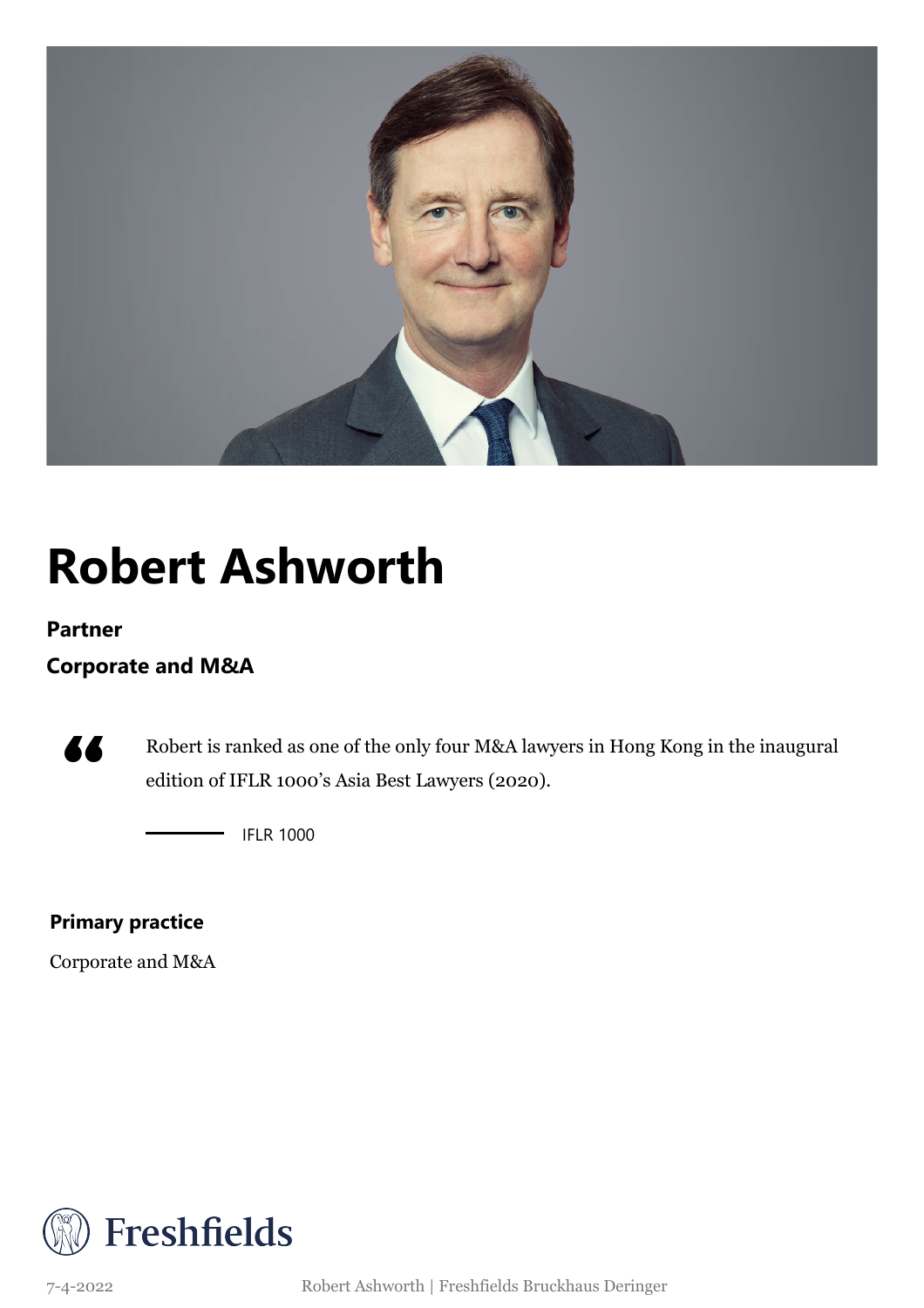# **About Robert Ashworth**

**Robert is Freshfields' global co-head of M&A. Prior to that, he was Asia Managing Partner of the firm for 7 years.**

He specialises in all forms of M&A and private equity work. Robert is known for board level advice on corporate finance and governance matters. Robert has over 25 years' experience in Asia and led on many of the region's most high profile transactions. He has a particular reputation in tech, where he advises PayPal, Apple, Uber and the CK Hutchison Group, as well as representing global financial institutions such as Prudential, SunLife and ScotiaBank.

Robert has won numerous legal accolades and awards throughout his career, including Dealmaker of the Year in 2012 and 2014, Managing Partner of the Year in 2012, International Law Firm Leader of the Year in 2016, International M&A Lawyer of the Year at the Asia Legal Awards 2018 and IFLR's Asia Best Lawyers 2020. He was also included among Asian Legal Business' 'Asia's Top 15 M&A Lawyers 2021'.

### **Recent work**

- PayPal on its acquisition of a 70% interest in GoPay, making PayPal the first foreign payments platform licensed to provide online payment services in China.
- Scotiabank on the disposal of its 49% interest in Thanachart Bank to TMB Bank as part of the merger between Thanachart Bank and TMB Bank (Thailand's largest-ever banking merger).
- Astra International, a subsidiary of Jardine Matheson, on its series investments in Gojek, an Indonesian technology platform.
- Blackstone on its acquisition of a majority stake in Maldivian Air Taxi and Trans Maldivian Airways, both Maldives-based seaplane operators.
- Colgate Palmolive on its acquisition of Laser, the leading toothpaste brand in Myanmar.
- Hutchison Whampoa on its US\$5.6bn strategic alliance between AS Watson and Temasek.
- Manulife on its US\$1.2bn bancassurance partnership with DBS throughout Singapore, Hong Kong, China and Indonesia.